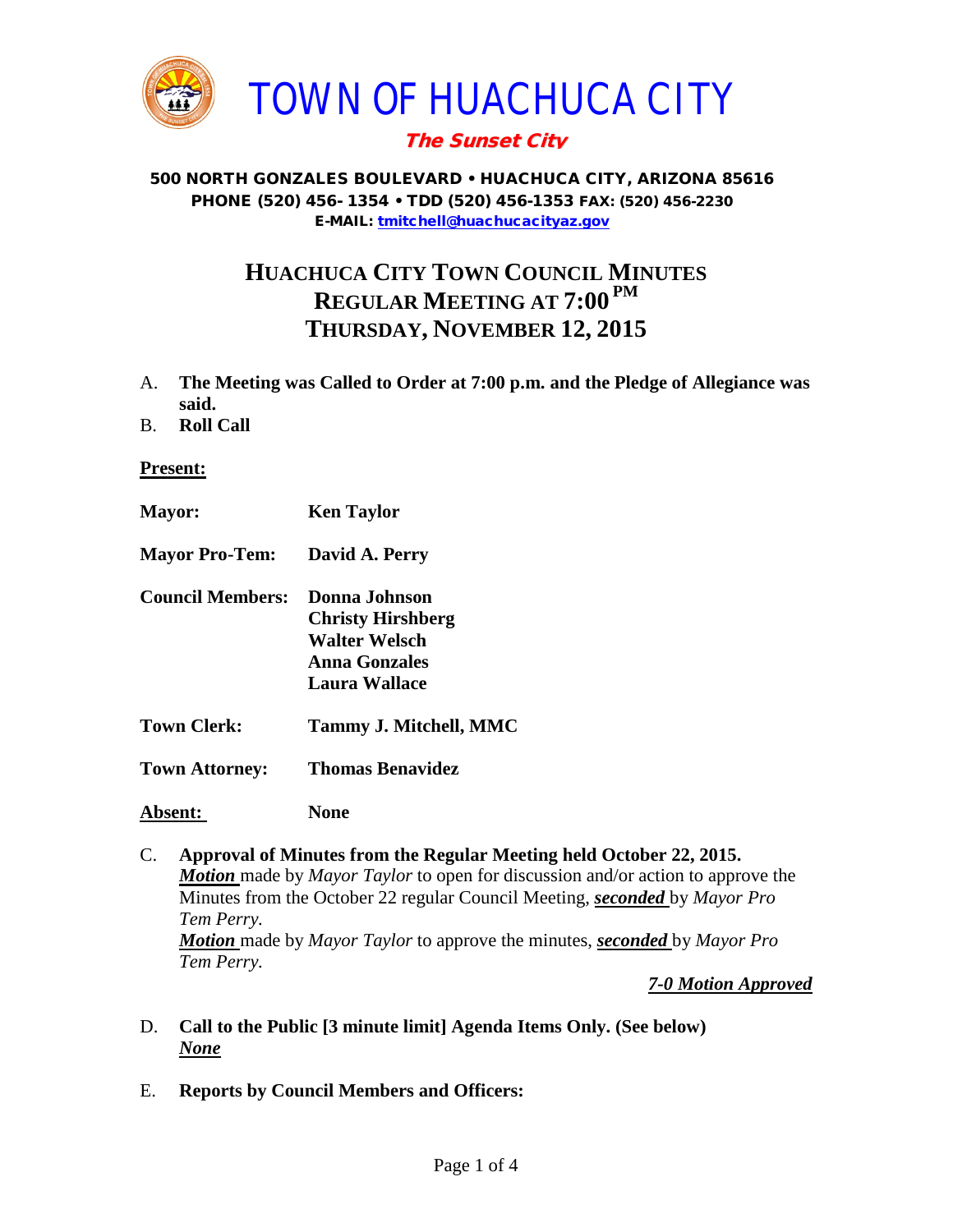- 1. *Councilmember Welsch - Library/Senior Center***-**. Councilmember Welsch reported that we have a letter from Director Norris that we have a patron that lost library privileges for a month. Also, Norma Lavender passed away so the Friends of the Library will have a meeting to replace her.
- 2. *Councilmember Gonzales***–** *Planning and Zoning-* . Councilmember Gonzales stated that the P&Z is really busy getting work done on the codes. We have three recommendations on the agenda tonight.
- 3. *Councilmember Wallace* **–** *Parks and Recreation***-**.Councilmember Wallace stated that we are planning the Christmas Tree Lighting on December 4, 2015 at 6:00 p.m. We will have hot chocolate and cookies. The first 30 children will get a Christmas ornament.
- 4. *Councilmember Johnson – Public Safety-*Councilmember Johnson gave the police and fire report. Assistant Chief Thies gave a report for the council. Assistant Chie Thies explained the process for the Animal Shelter having a meet and greet house.
- 5. *Mayor Pro Tem Perry Public Works-* Mayor Pro Tem Perry reported there is a part that is bad at the pump house by the water tower and will need to be replaced. Forman Halterman will notify us when it will be done. The Land fill had some high winds and the team was busy chasing bags.
- 6. *Councilmember Hirshberg***–** *Finance-*.Councilmember Hirshberg reported the audit is still in progress. There are a couple of big ticket items on the payment report.
- 7. *Mayor Taylor-*Mayo*r* Taylor said ADOT came out and started their traffic study on State Route 90 and School Drive. The ultimate goal is to get a stop light for the emergency vehicles and school busses getting out on State Route 90.
- 8. *Tammy Mitchell – Town Clerk's Report-*Clerk Mitchell reported today she met with Ms. Bonnie Williams from SEAGO for the CDBG process. Mayor Taylor commented we had these grant funds in the past and are going to try for something else this round.

# F. **Unfinished Business: None**

## G. **New Business**

- 1. **Discussion and/or Action [Mayor Taylor]: Purple Heart Community Proclamation.** *Motion* made by *Mayor Taylor* to open for discussion and/or action, *seconded*  by *Councilmember Wallace Mayor Taylor read the Purple Heart Community Proclamation*
- 2. **Discussion and/or Action [Mayor Taylor]: First Reading of Ordinance AN ORDINANCE 2015-09 OF THE MAYOR AND TOWN COUNCIL OF THE TOWN OF HUACHUCA CITY, COCHISE COUNTY, ARIZONA, AMENDING THE TOWN CODE, TITLE 6, "ANIMALS" CHAPTER 6.20 "FEES AND ENFORCEMENT" SECTION 6.20.010 "FEE SCHEDULE" CONCERNING FEES FOR ADOPTING, REGISTERING, IMPOUNDING, SPAYING, NEUTERING, QUARANTINING AND EUTHANIZING ANIMALS.**

*Motion* made by *Mayor Taylor* to open for discussion and/or action, *seconded* by *Mayor Pro Tem Perry*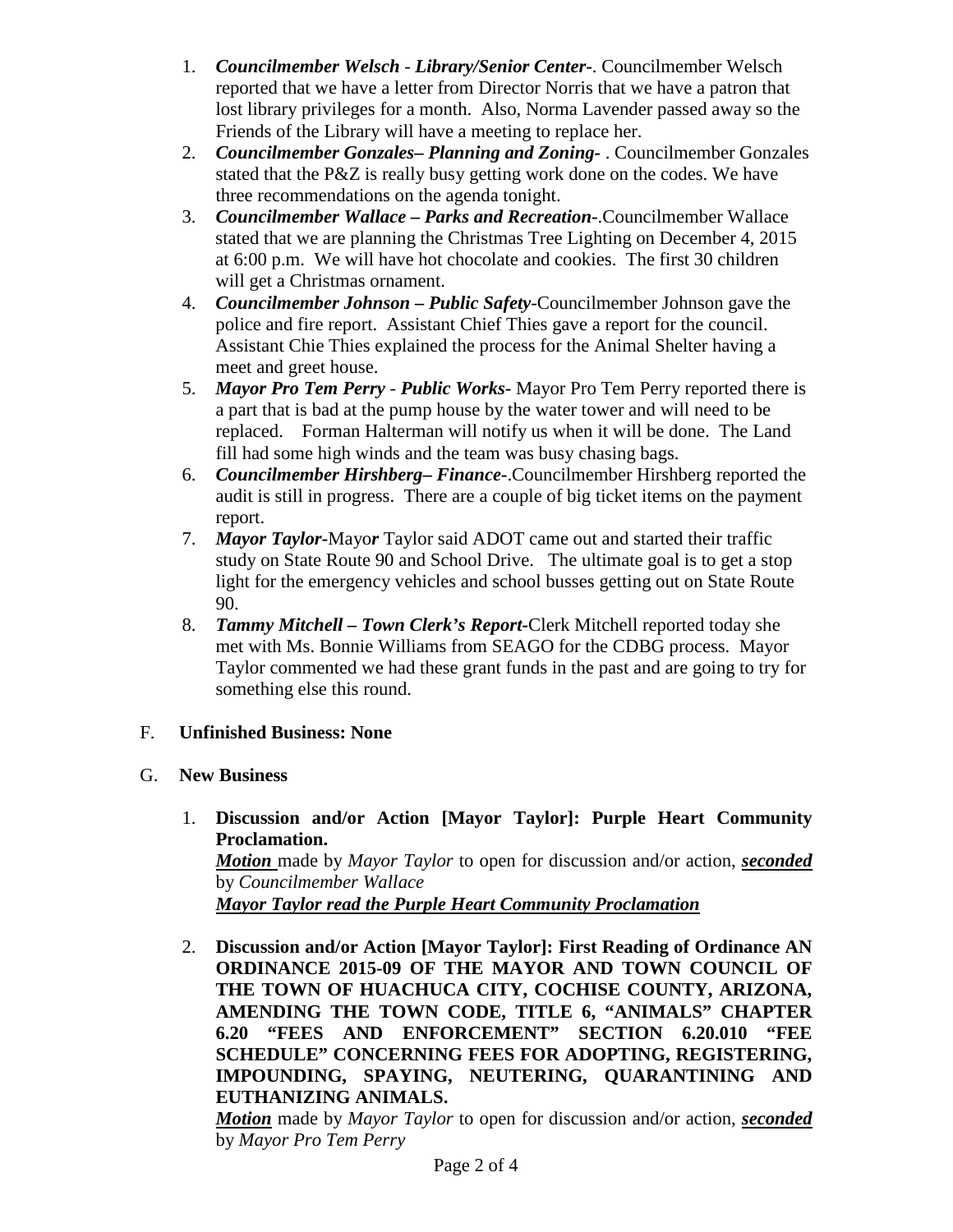3. **Discussion and/or Action [Council Member Gonzales]: Planning and Zoning Proposed Fee Schedule.**  *Motion* made by *Councilmember Gonzales* to open for discussion and/or action, *seconded* by *Mayor Taylor.* Dr. Johnson explained the differences with the proposed fees.

#### *No Action*

4. **Discussion and/or Action [Council Member Gonzales]: Recommendations for Zoning Penalties.** 

*Motion* made by *Councilmember Gonzales* to open for discussion and/or action, *seconded* by *Mayor Taylor.* Dr. Johnson commented on the P&Z recommendations for Zoning Penalties.

### *No Action*

5. **Discussion and/or Action [Council Member Gonzales]: Changes to the Huachuca City Town Code referencing sections 12 and 18 as it pertains to parking of RV's, trailers, etc as discussed by Planning and Zoning to include definitions.** 

*Motion* made by *Councilmember Gonzales* to open for discussion and/or action, *seconded* by *Mayor Taylor.* Dr. Johnson explained the changes in sections 12 and 18 pertaining to RV and trailer parking. What we did with this is, we took all the council's recommendations and P&Z hashed through it. The P&Z did a great job on this project.

#### *No Action*

#### H. **Payment Approval Report in the amount of \$206,401.54**

*Motion* made by *Mayor Taylor* to open for discussion and/or action, *seconded* by *Councilmember Hirshberg.*

*Motion* made by *Mayor Taylor* to approve the payment report, *seconded* by *Councilmember Hirshberg.*

#### *7-0 Motion Approved*

- I. **Call to the Public: [3 min. limit] ARS38-431-01 Public body may make an open call to the public during a public meeting, subject to reasonable time, place and manner restrictions, to allow individuals to address the public body on any issue within the jurisdiction of the public body. At the conclusion of an open call to the public, individual members of the public body may respond to criticism made by those who have addressed the public body, may ask staff to review a matter or may ask that a matter be put on a future agenda. However, members of the public body shall not discuss or take legal action on matters raised during an open call to the public unless the matters are properly noticed for discussion and legal action.**
	- 1. Rod Pieron 131 Buffalo Dr.: Couple of weeks ago I was walking my dog in the desert. I was approached by a woman walking a pit-bull. The pit-bull broke its leash and attacked my dog. It required multiple stitches. You don't walk a pit-bull on a leash you would walk a poodle. You need to have a choker chain. I'm not going to pursue the issue any further; the animal control is going to take care of the bill. That's all I request. I'm not going to sue the city over this.